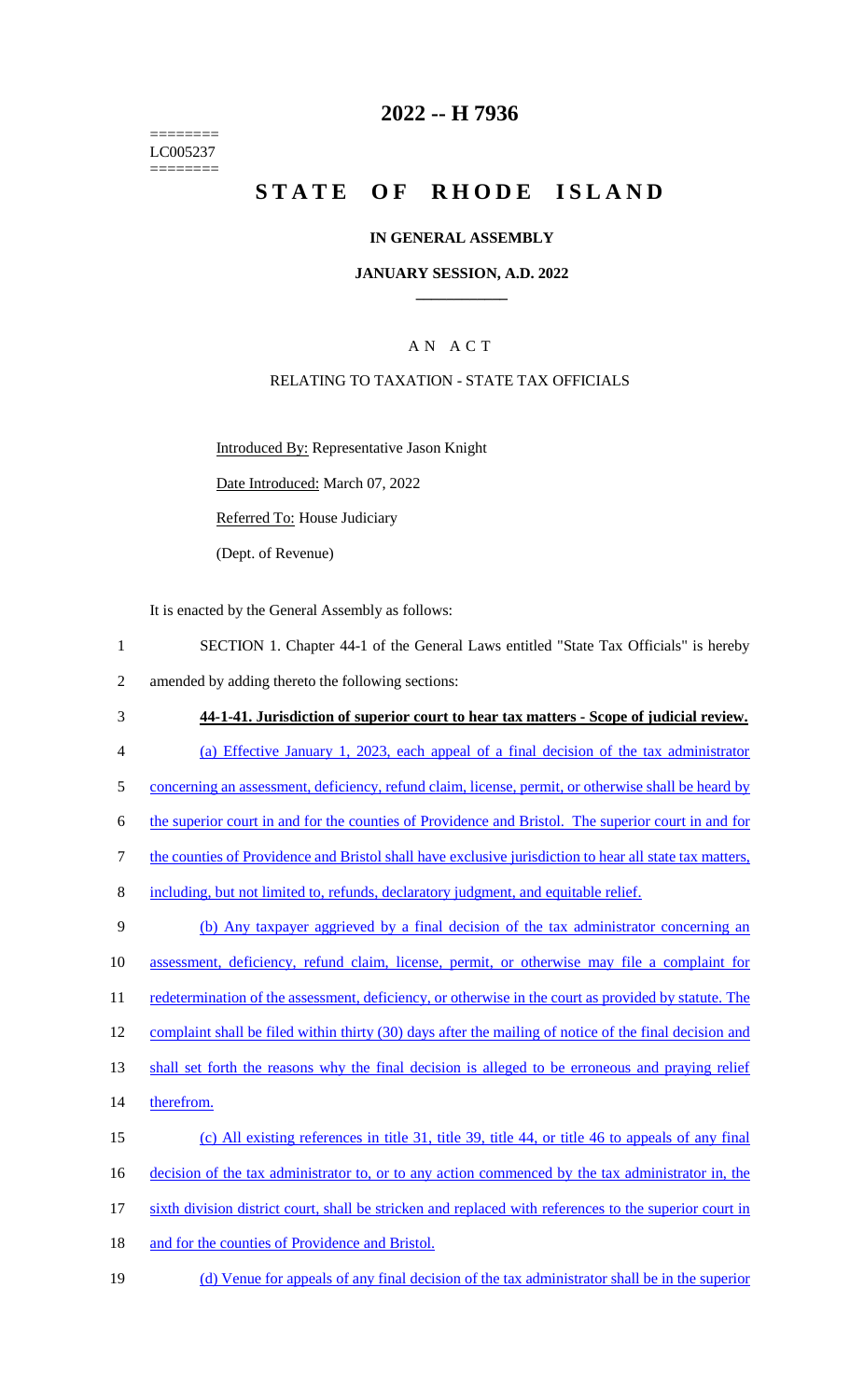1 court in and for the counties of Providence and Bristol provided that: for an action commenced by 2 the tax administrator for injunctive relief pursuant to § 44-19-5.1 or for a writ of execution pursuant 3 to § 44-1-29 or § 44-30-92(c), venue shall be in the superior court of the county wherein the cause 4 of action arose or the defendant resides. 5 (e) Judicial review of appeals of any final decision of the tax administrator shall be 6 conducted pursuant to  $§$  42-35-15. 7 (f) Section 8-8-24 through to and including § 8-8-32 shall be repealed effective January 1, 8 2023. 9 (g) A taxpayer's right to file a complaint pursuant to this section for review of a final 10 decision of the tax administrator concerning an assessment, deficiency, refund claim, license, 11 permit, or otherwise shall be conditional upon prepayment of all taxes, interest, and penalties set 12 forth in the assessment, deficiency, or otherwise. 13 (h) All contested matters wherein the requests for administrative hearings received by the 14 tax administrator on or after January 1, 2023, shall be subject to judicial review only pursuant to § 15 42-35-15 and this section. 16 **44-1-42. Prepayment as condition precedent to review of tax case - Exemption** 17 **therefrom.** 18 A taxpayer's right to file a complaint pursuant to § 44-1-41 for review of a final decision 19 of the tax administrator ordering an assessment, deficiency, or otherwise shall be conditional upon 20 prepayment of all taxes, interest, and penalties set forth in the assessment, deficiency, or otherwise; 21 provided, however, that in lieu of the prepayment, the taxpayer may file together with his or her 22 complaint a motion for an exemption from the prepayment requirement. The taxpayer shall set the 23 motion down for hearing within twenty (20) days after the answer to the complaint is filed; 24 otherwise, the motion shall be deemed to be denied. The court shall grant the motion if it determines 25 both: 26 (1) That the taxpayer has a reasonable probability of success on the merits; and 27 (2) That the taxpayer is unable to prepay all taxes, interest, and penalties set forth in the 28 assessment, deficiency, or otherwise. In making its determination on the issue of ability to prepay, 29 the court shall consider not only the taxpayer's own financial resources but also the ability of the 30 taxpayer to borrow the required funds. If the motion is denied, the taxpayer shall make prepayment 31 within thirty (30) days of the entry of the court's order denying the motion; otherwise, the complaint 32 shall be dismissed upon motion of the tax administrator. 33 SECTION 2. Sections 8-8-24, 8-8-25, 8-8-26, 8-8-27, 8-8-28, 8-8-29, 8-8-30, 8-8-31 and 34 8-8-32 of the General Laws in Chapter 8-8 entitled "District Court" are hereby repealed.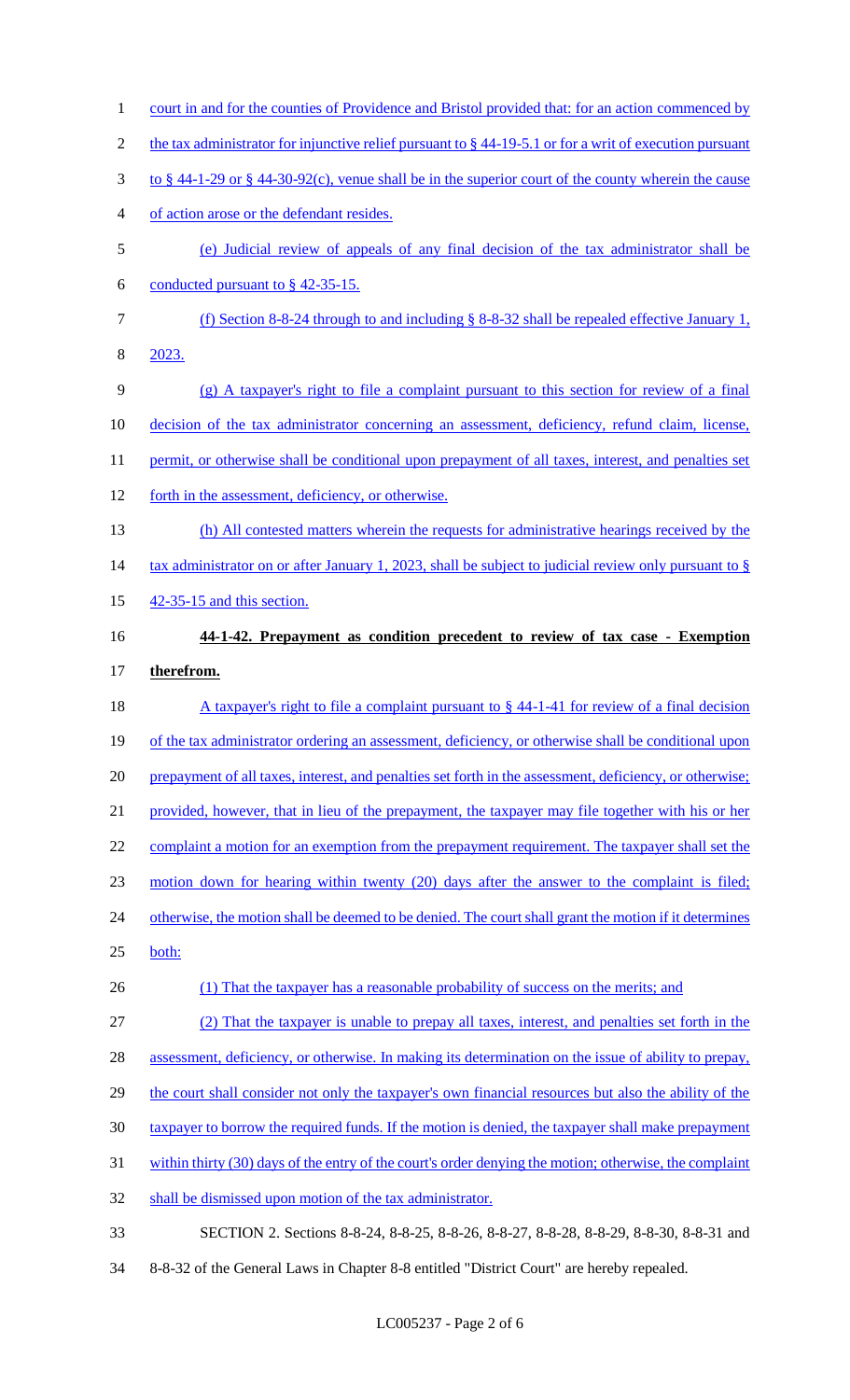**8-8-24. Tax proceedings to be without jury and de novo -- Precedence on calendar.** Each appeal of a final decision of the tax administrator concerning an assessment, deficiency, or otherwise shall be an original, independent proceeding in the nature of a suit in equity to set aside the final decision and shall be tried de novo and without a jury. Every such matter shall have precedence over all other civil cases on the calendar on the date to which it is assigned for trial and shall continue to have precedence on the calendar on a day-to-day basis until it is heard. **8-8-25. Time for commencement of proceeding against the division of taxation.**

8 (a) Any taxpayer aggrieved by a final decision of the tax administrator concerning an 9 assessment, deficiency, or otherwise may file a complaint for redetermination of the assessment, 10 deficiency, or otherwise in the court as provided by statute under title 44.

11 (b) The complaint shall be filed within thirty (30) days after the mailing of notice of the 12 final decision and shall set forth the reasons why the final decision is alleged to be erroneous and 13 praying relief therefrom. The clerk of the court shall thereupon summon the division of taxation to 14 answer the complaint.

#### 15 **8-8-26. Prepayment as condition precedent to review of tax case.**

16 A taxpayer's right to file a complaint pursuant to § 8-8-25 for review of a final decision of 17 the tax administrator ordering an assessment, deficiency, or otherwise shall be conditional upon 18 prepayment of all taxes, interest, and penalties set forth in the assessment, deficiency, or otherwise; 19 provided, however, that in lieu of the prepayment, the taxpayer may file together with his or her 20 complaint a motion for an exemption from the prepayment requirement. The taxpayer shall set the 21 motion down for hearing within twenty (20) days after the answer to the complaint is filed; 22 otherwise, the motion shall be deemed to be denied. The court shall grant the motion if it determines 23 both: (1) that the taxpayer has a reasonable probability of success on the merits; and (2) that the 24 taxpayer is unable to prepay all taxes, interest, and penalties set forth in the assessment, deficiency, 25 or otherwise. In making its determination on the issue of ability to prepay, the court shall consider 26 not only the taxpayer's own financial resources but also the ability of the taxpayer to borrow the 27 required funds. If the motion is denied, the taxpayer shall make prepayment within thirty (30) days 28 of the entry of the court's order denying the motion; otherwise, the complaint shall be dismissed 29 upon motion of the tax administrator.

#### 30 **8-8-27. Refund suits.**

 (a) Any taxpayer may bring an action for a refund of taxes previously overpaid. The suit for refund may not be brought prior to the date of a final determination by the tax administrator denying the claim for refund. No action for a refund of tax shall be brought after the expiration of 34 thirty (30) days from a notice of final determination of the tax administrator denying the claimed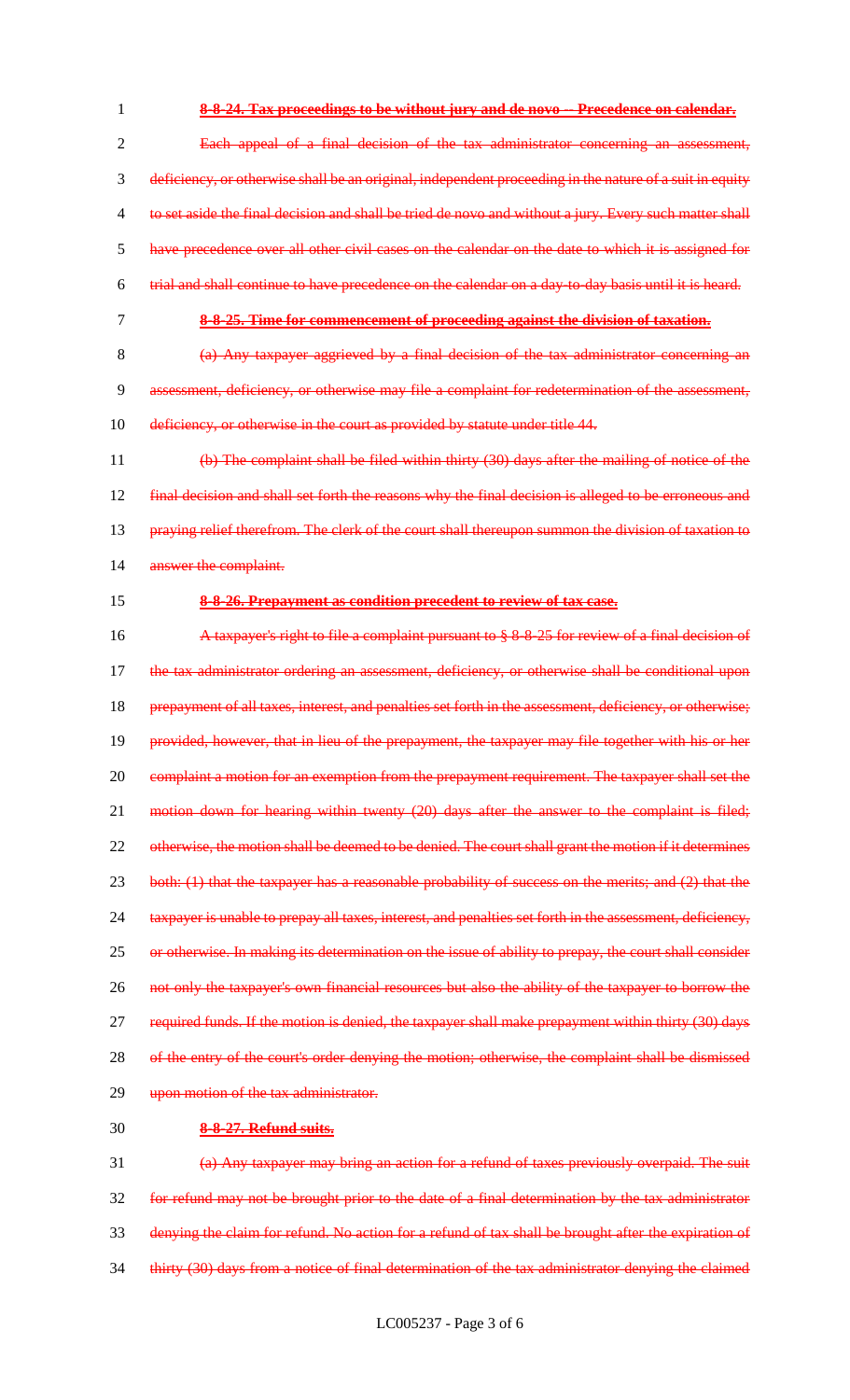refund.

| $\overline{2}$ | (b) As used in this section and $\S 8.8.28$ , "tax" includes any surcharge imposed under $\S 1$ -      |
|----------------|--------------------------------------------------------------------------------------------------------|
| 3              | 6-2, and "taxpayer" includes an operator as defined in § 1-6-1.                                        |
| 4              | 8-8-28. Burden of proof in tax cases.                                                                  |
| 5              | In all tax cases before the court, and upon appeal therefrom, a preponderance of the                   |
| 6              | evidence shall suffice to sustain the burden of proof. The burden of proof shall fall upon the party   |
| 7              | seeking affirmative relief and the burden of going forward with the evidence shall shift as in other   |
| 8              | eivil litigation. In any proceedings in which the division of taxation alleges fraud or an exception   |
| 9              | to the normal statute of limitations on assessment, the burden of proof in respect of that issue shall |
| 10             | be upon the division of taxation. To be sustained on the issue of fraud, the division of taxation must |
| 11             | sustain a burden of clear and convincing proof.                                                        |
| 12             | 8-8-29. Court stenographer in tax cases.                                                               |
| 13             | Any party may obtain the services of a court stenographer in the district court in a tax case,         |
| 14             | and that party shall pay all costs of the court stenographer.                                          |
| 15             | 8-8-30. Decision of the court -- Form and contents.                                                    |
| 16             | The court shall render its decision in writing, including therein a concise statement of the           |
| 17             | facts found by the court and the conclusions of law reached by the court. The court may affirm,        |
| 18             | reverse, modify, or remand any determination or shall grant such relief, invoke such other remedies,   |
| 19             | and issue such orders in accordance with its decision as shall be appropriate in a court of general    |
| 20             | jurisdiction.                                                                                          |
| 21             | 8-8-31. Frivolous appeals.                                                                             |
| 22             | Whenever it appears to the court that proceedings before it have been instituted by the                |
| 23             | taxpayer solely for delay and that the taxpayer's complaint is frivolous and groundless, damages in    |
| 24             | an amount not in excess of five thousand dollars (\$5,000) plus costs may be assessed against the      |
| 25             | taxpayer by the court.                                                                                 |
| 26             | 8-8-32. Review by supreme court.                                                                       |
| 27             | Any party in interest, if aggrieved by a final judgment rendered in proceedings brought                |
| 28             | under this chapter, may within twenty (20) days from the date of entry of the judgment petition the    |
| 29             | supreme court of the state of Rhode Island for a writ of certiorari to review any questions of law     |
| 30             | involved. The petition for writ of certiorari shall set forth the errors claimed. Upon the filing of   |
| 31             | such a petition with the clerk of the supreme court, the supreme court may, if it sees fit, issue its  |
| 32             | writ of certiorari to the district court to certify to the supreme court the record of the proceeding  |
| 33             | under review.                                                                                          |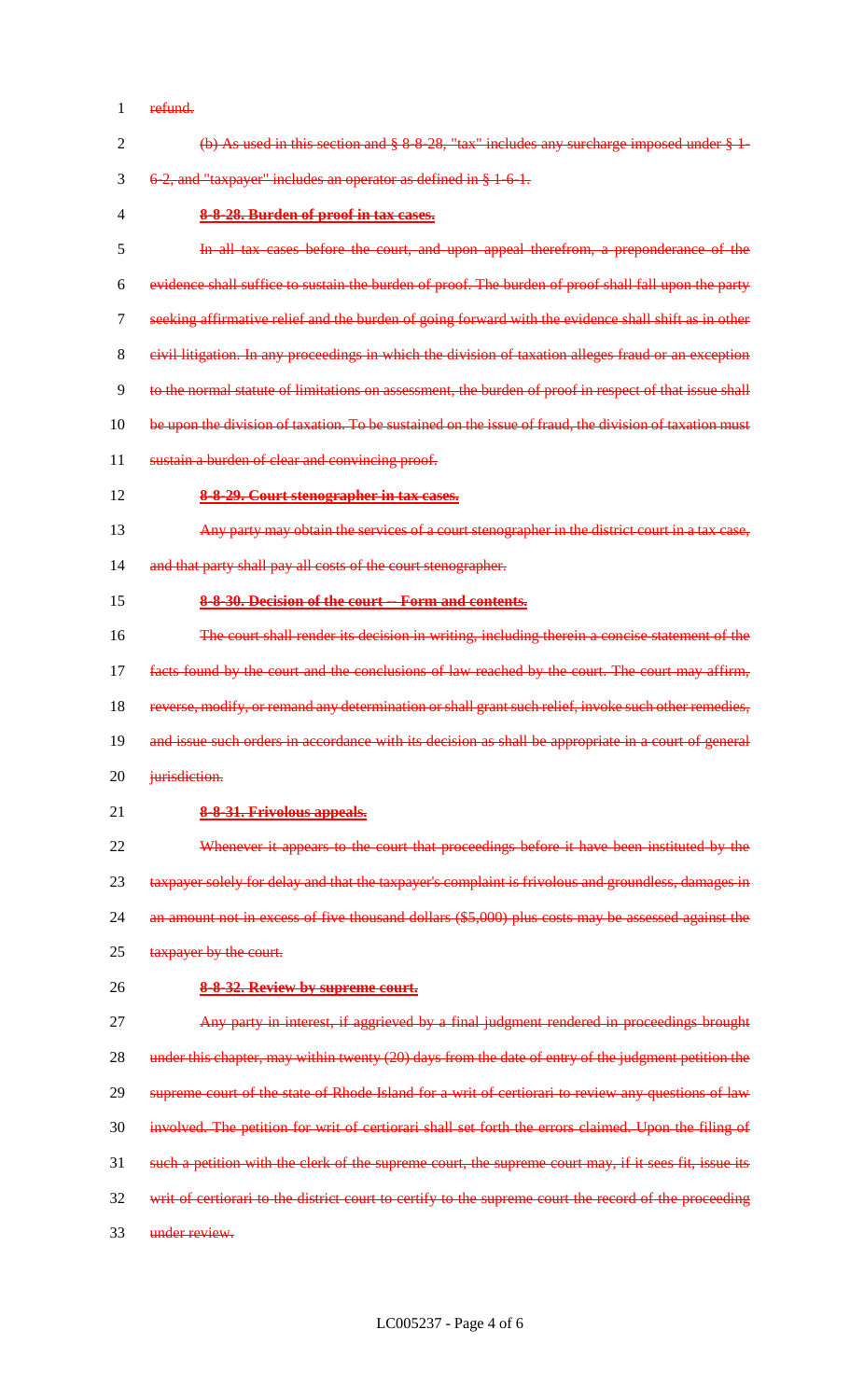1 SECTION 3. This act shall take effect on January 1, 2023.